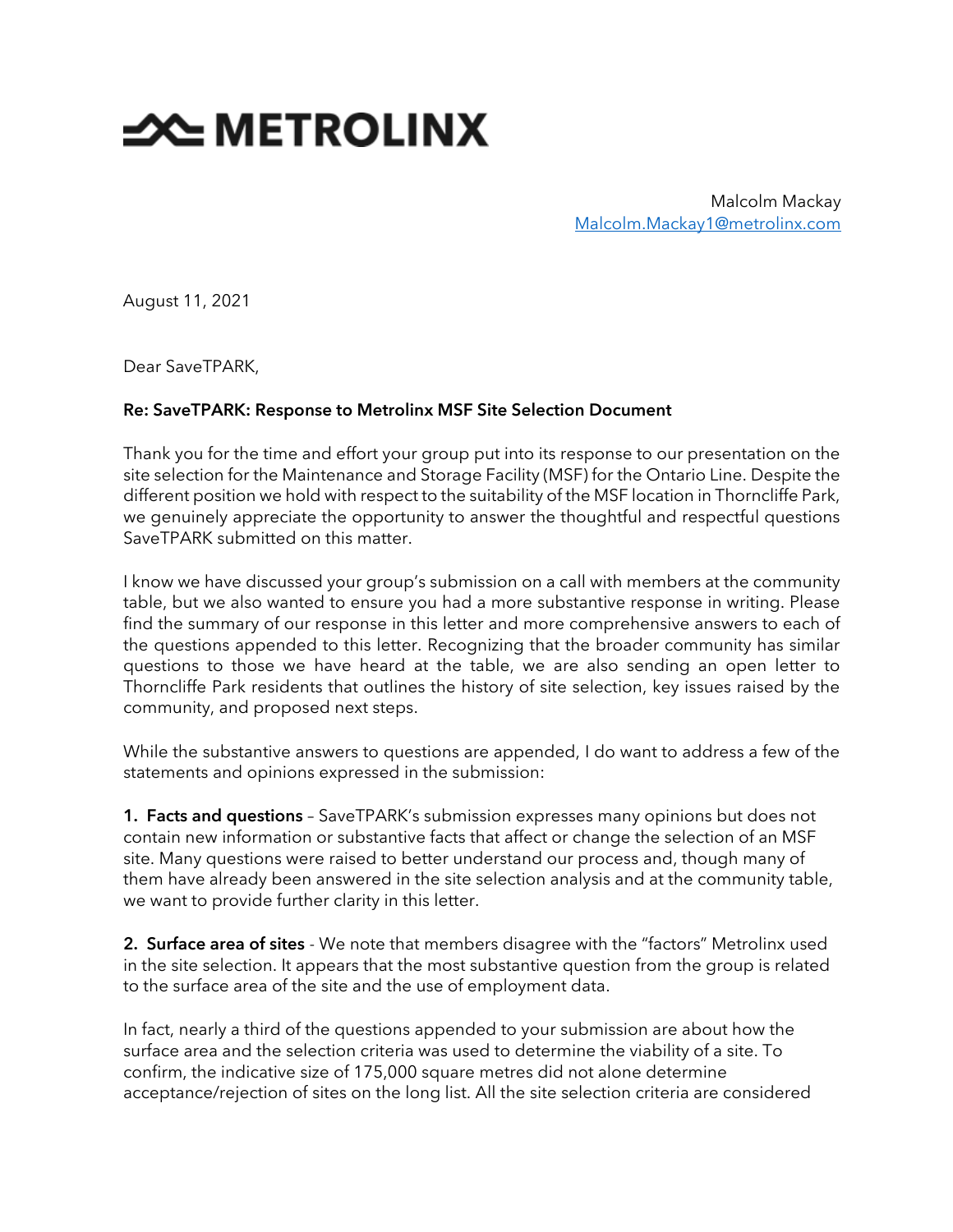together. This is demonstrated through our selection of both the Ontario Science Centre (low square metres) and Leaside (high square metres) sites. The most important consideration related to surface area or land size is ensuring we can technically configure the site to accommodate the different operations, maintenance activities and storage of 44 trains from the start of operations, with the potential to hold an additional 10 trains as ridership increases in the future.

There were several questions about whether the 175,000 square metres was used to rule out sites elsewhere on the alignment. It was not.

Comments also seemed to infer that no sites were considered on the western portion of the Ontario Line alignment, when in fact, options were investigated but no viable site exists within five kilometres of the western part of the Ontario Line alignment. Exhibition Place satisfied the criteria for size, but for reasons related to growth, development, land use and community impacts, this site was excluded.

3. Process - We also note the opinion that Metrolinx followed a "flawed process" and another opinion that there was "absence of effective site selection analysis." Metrolinx has publicly shared the site selection criteria that was used during the site selection analysis and has shared, publicly, the conclusions of the site selection analysis. No facts or analysis were provided that would substantiate a flaw in the site selection process. Through this letter and appended answers to your group's questions, we are trying to provide clarity where there may have been a misunderstanding about how criteria were applied.

4. Community impacts - We note SaveTPARK's opinion that "community impacts" can be assessed and determined differently by different people. This theme was also present in a substantial number of the questions we received. We have been clear about how community impacts are assessed for site selection, namely by the publicly shared site selection criteria. These contain four criteria (land use, growth considerations, community impacts, and environmental considerations) that specifically refer to community-related impacts and how those are to be minimized and mitigated.

As for wider community impacts, it is important to recognize that one of the significant objectives of the Ontario Line business case was to bring transit connectivity and new subway services to the Thorncliffe Park community. The existing rapid transit network currently underserves priority communities in and adjacent to downtown Toronto. Lowerincome communities and priority neighbourhoods are not directly served by Line 1 or Line 2, which limits opportunities for these communities to connect to jobs as well as cultural, social service, and recreational destinations.

Building the Ontario Line will mean that residents of Thorncliffe Park can connect to downtown Toronto by fast, frequent and reliable rapid transit that will cut commute times by 30 minutes each day for a return trip and provide vital connections to Line 1 and Line 2 to the south, and to the Eglinton Crosstown LRT to the north. For those who elect to drive or walk, they will experience less traffic congestion and cleaner air as a result of the 28,000 fewer car trips per day along the Ontario Line.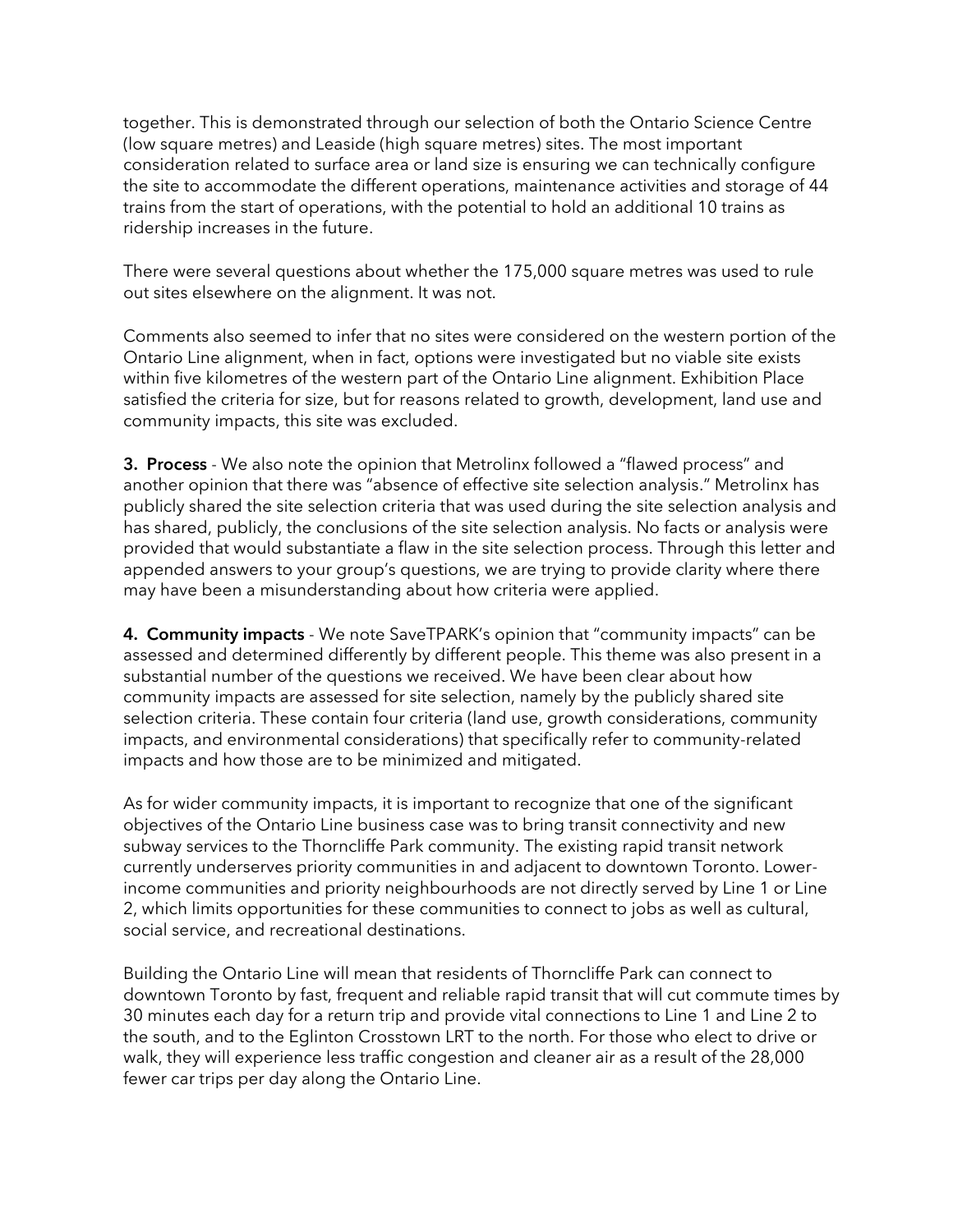As for mitigating the impacts of our project, Metrolinx has already implemented changes to the alignment through Thorncliffe Park (e.g. moving it to north of Overlea) and we provide regular updates to the community on our work to relocate local businesses and organizations within the community.

Metrolinx has also expressly offered to work with residents to explore creative design solutions that will integrate the MSF and elevated sections of the alignment into the neighbourhood, and to invest in community benefits. We are inviting the community to make proposals in this regard.

5. Community consultation - We note SaveTPARK's opinion that "this community was not consulted." Further, the way comments made by the Metrolinx CEO were paraphrased shows that there may have been a misunderstanding with regard to our approach to consultation. For clarity, I can again articulate the facts about the nature of the consultation process.

Metrolinx is responsible for identifying the location that best meets the site selection criteria. We then consult with the community on how to implement the MSF at that site. This consultation can include challenges and questions about the site selection and serves as an important process for us to hear community advice and proposals on how to implement the project. It would have been confusing and ineffective to consult with the community on sites that cannot be selected for the MSF, either because these may not be technically feasible or may not meet policy objectives.

For the last four months, we have consulted with the community to explain the site selection rationale and the route, and your response is an example of such a challenge we expect during the consultation process. We take a challenge such as the one submitted by Save TPark and we assess any new facts (from that challenge) against the site selection criteria so to ascertain whether there are sufficient new facts to justify a change in the site selection decision. We have not found such from your group's submission.

6. Relationships - We cannot comment on the opinion that there may be strained relationships between parties in the community. We can confirm that this type of circumstance was not considered in the site selection.

7. Economic impacts - To the question of whether Metrolinx "studied the impact the placement would have on the economic and social foundation," we can confirm that Metrolinx did assess the economic and social impact of the placement of the MSF as "community impacts" is in the site selection criteria.

The businesses and organizations affected by the MSF site choice can all be relocated within the Thorncliffe Park community, should they choose to, including Iqbal Halal Foods. The relocation packages are generous and ensure continued and uninterrupted economic activity of those businesses and organizations. The new MSF will bring up to 300 new employment opportunities to the community through long-term operations and even more through construction. Given our tenant relocation plans, this will not result in the loss of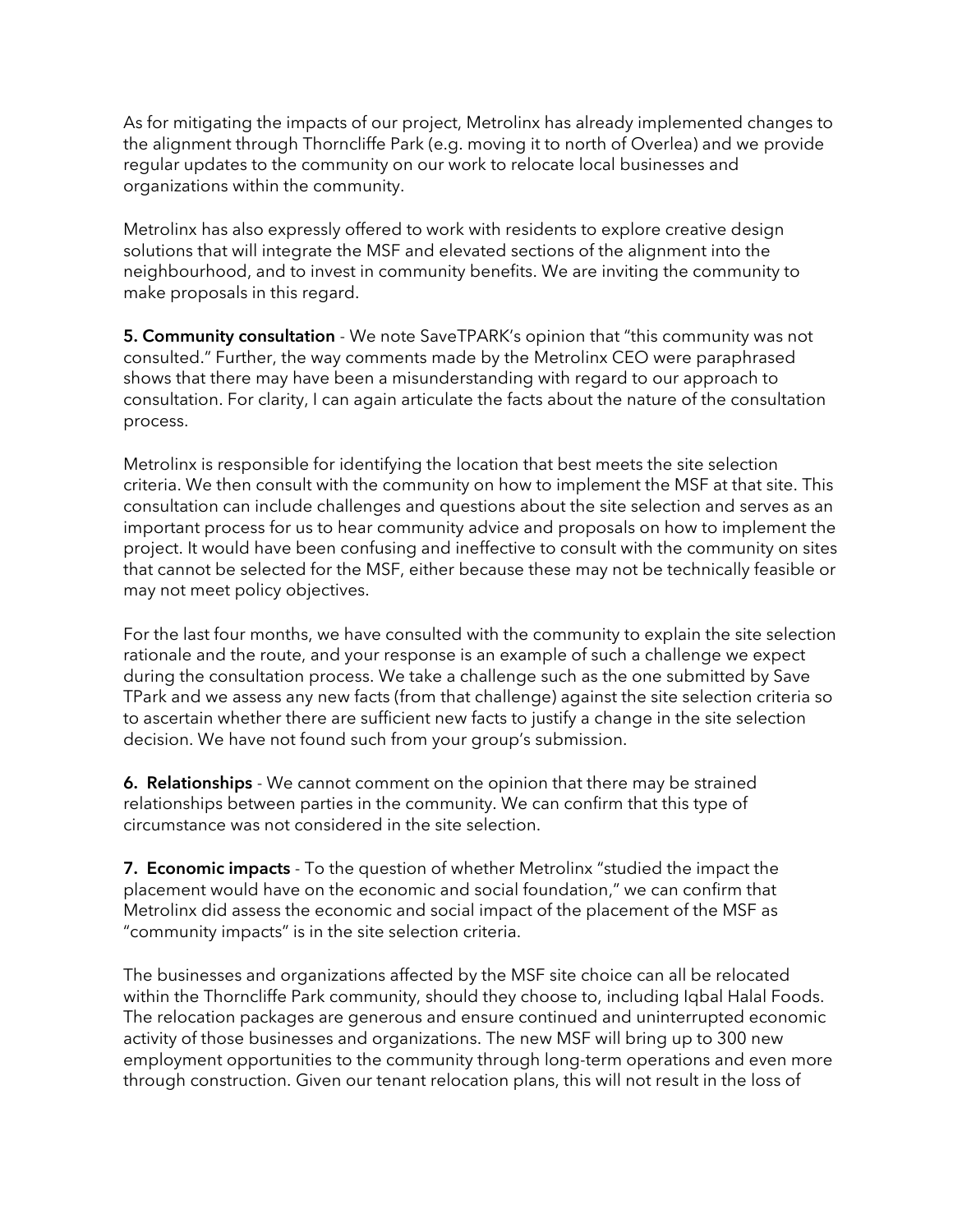other jobs from the local area, as could be the case with a different site choice. These additional jobs will further contribute to the community.

8. Employment data - Nearly a quarter of the questions in the submission are about employment data relative to surface areas of sites. This has been answered before, but we would like to provide further clarification. The City of Toronto Employment Survey was central to all the employment comparisons, while other sources such as the City of Toronto Official Plan and the Transportation Tomorrow Survey (TTS) were also used when appropriate. Throughout, the City of Toronto's Economic Development team was consulted.

SaveTPARK's statement and opinion that an "apples to apples comparison of job numbers…was not applied" is not substantiated. We note the group's opinion that employment should somehow be related to surface area of a site, however, the jobs-persquare-metre comparison that was included in the submission is not based on real jobs nor is it reflective of the actual employment survey results that Metrolinx used. For this reason, it is not evident how it can be used in the site selection analysis.

For greater clarity, had Leaside been chosen as the MSF location, we found that job displacement would have been up to 1,900 jobs, recognizing that the site is large enough that you could optimize to have a smaller impact than the upper limit. However, the types of jobs likely to be impacted at Leaside have a higher supply chain impact. That is even before factoring in construction and operational risks of trying to locate the MSF on the west side of the CP tracks.

The hybrid option has the fewest job impacts and impacted businesses and organizations can be entirely relocated while the remaining technical criteria also favours the hybrid option – much more so than Leaside.

**9. Design data** - Lastly, the submission included several questions about the CP line, the Hydro One Corridor, Beth Nealson Drive, and the design of the MSF itself. It presented no new facts about any of these topics that would change the site selection.

The Metrolinx site selection incorporated technical elements such as "ease of operability" and "ease of construction" insofar as those factors can significantly affect schedule, cost and customer benefits. For those reasons, as mentioned above, a site on the west side of the CP line is problematic. Metrolinx's selection for a MSF site straddles the hydro corridor and we are confident that we can avoid impacts and operational conflicts with Hydro One. It also avoids the closure of Beth Nealson Drive. We will also listen carefully to advice from the community about design options that could better blend the MSF into the new built environment.

In conclusion, we also append a list of specific answers to the questions SaveTPARK asked in its submission. Having considered the submission, no substantive facts were presented that can affect or change the selection of an MSF site.